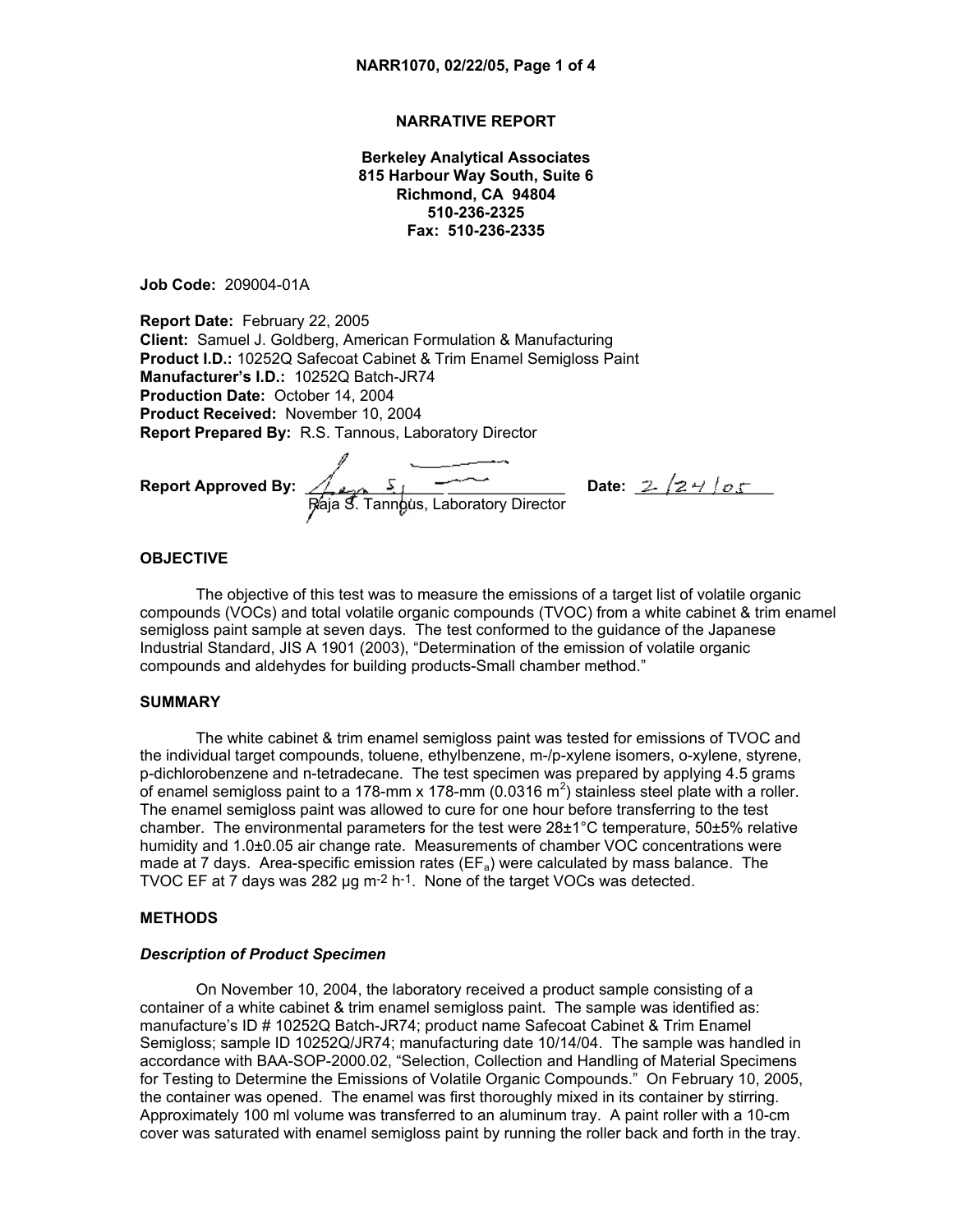The enamel semigloss paint was applied to one side of a 178-mm x 178-mm (0.0316 m<sup>2</sup>) stainless steel plate using four strokes, two in the vertical direction and two in the horizontal direction, so that the entire area was uniformly covered. 4.5 Grams of enamel semigloss paint were applied in a single film. The coated surface area was  $0.0316$  m<sup>2</sup>. Thus, the product loading was 142.4 g m<sup>-2</sup>. The test specimen was allowed to dry for one hour before placing it on an open wire shelf in the test chamber.

## *GC/MS Analysis of VOCs*

 The methods used for the sampling and analysis of VOCs are based on U.S. EPA Methods TO17, "Determination of Volatile Organic Compounds in Ambient Air Using Active Sampling Onto Sorbent Tubes" and TO1, "Determination of Volatile Organic Compounds in Ambient Air using Tenax Adsorption and Gas Chromatography/Mass Spectrometry (GC/MS)."

 The multisorbent samplers (Model No. ST-032, Envirochem, Inc.) used for the collection of VOC samples contain Tenax-TA, Ambersorb XE-340 and activated charcoal, in series. With these samplers, C4 to C17 nonpolar and moderately polar volatile organic compounds (VOCs), and many  $C_1$  to  $C_3$  compounds, depending upon functional group, are quantitatively collected. Highly reactive and very volatile compounds, such as formaldehyde, cannot be analyzed using these samplers.

 The samplers are thermally desorbed, and the samples are introduced into a Hewlett-Packard 5971A GC/MS system using a UNACON 810 concentrating system (Envirochem, Inc.). Prior to analysis, an internal standard (ISTD) is added to each sampler. The ISTD is 121 ng of bromofluorobenzene (BFB). The ISTD is used to check on the operation of the system, to provide a retention-time marker, and for quantitative analysis. The GC/MS is operated in the SCAN mode over a mass range of *m/z* 33-300.

 For qualitative analysis, the spectra of peaks from the total-ion-current chromatograms are first compared to spectra contained in a database of commonly occurring VOCs. This database was created by BAA from analyses of pure compounds. If a spectrum of a compound matches a spectrum of a compound in the database and if the compounds' retention times also match, then the identification is considered to be "confirmed." If no match is obtained, then the spectrum is compared to spectra contained in the NIST database of approximately 129,000 spectra. Such identifications are considered to be "tentative."

 For the quantitative analysis of total VOCs (TVOC) in a sample, the GC/MS total-ioncurrent (TIC) chromatogram is integrated over a retention-time (RT) interval of 15 - 50 minutes using parameters that capture almost all of the TIC area in a sample. The integrated areas less the area of the ISTD are summed. The mass of the compounds represented by the sum is calculated relative to the known amount of the ISTD that is added to the sampler. The calculation uses the response factor for toluene relative to BFB. This relative response factor (RRF) is 2.03. Because there can be substantial variation in the TIC response of different classes of compounds, the measurement of TVOC is less accurate than the calibrated measurement of individual VOCs.

 For the quantitative analysis of individual VOCs, multi-point internal-standard calibrations are prepared using pure compounds. Standards of the more volatile compounds are prepared by injecting microliter quantities of mixtures of the compounds into static dilution bottles. Gas volumes are withdrawn from the static dilution bottles and transferred to conditioned samplers using gas-tight syringes. Standards of the less volatile compounds are prepared by making serial dilutions in an appropriate low-boiling solvent and injecting microliter quantities of the dilute standards directly onto samplers containing Tenax. Samplers containing standards are analyzed in the same manner as field samples.

# *Testing for Emissions of VOCs from Products Using Small-Volume Chambers*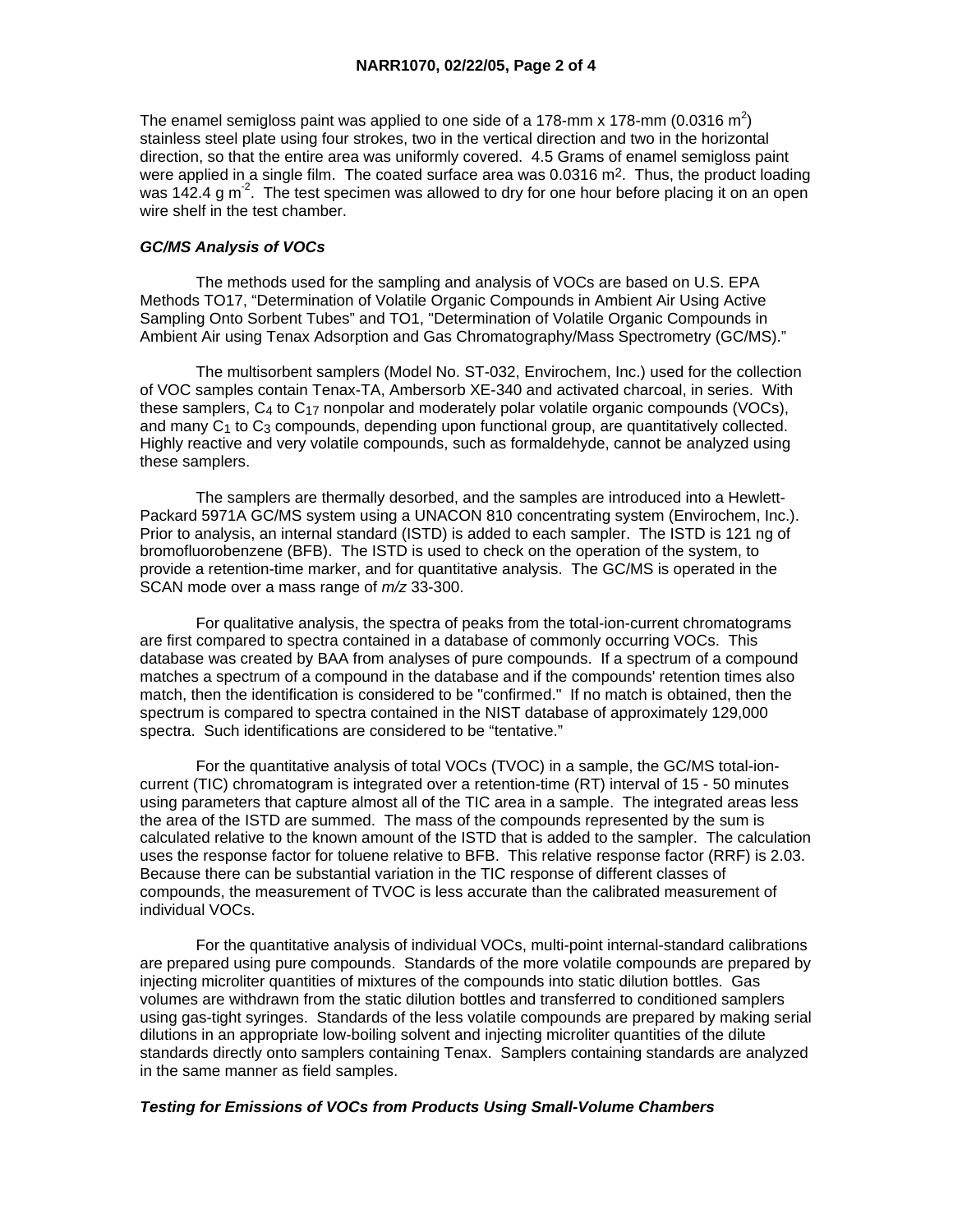The methods used for the measurement of emissions of VOCs from this product specimen are based on the Japanese Industrial Standard, JIS A 1901 (2003), "Determination of the emission of volatile organic compounds and aldehydes for building products-Small chamber method," English edition.

 The chamber consists of a 67-L, stainless steel cylindrical vessel with a stainless-steel lid equipped with three fittings. The chamber is held in an incubator that is maintained at  $28\pm1^{\circ}$  C. Purified air from a clean air generator is introduced into the chamber through one fitting with a stainless-steel tubing extension. The inlet flow rate of 1.12±0.06 standard L min<sup>-1</sup> is regulated with electronic mass-flow controllers (calibrated at 25° C and 1 atm. pressure). The gas stream is split into two streams. One of these is passed through a bubbler containing distilled water. This saturated gas stream is mixed with the dry gas stream to produce a humidified gas stream with a relative humidity (RH) of 50±5% that is then introduced into the chamber. A humidity probe (Model HMD 30YB, Vaisala) is inserted into the chamber through a second fitting on the lid. Chamber temperature and humidity are measured and recorded throughout the test. Gas exits and is sampled for the analytes of interest at the other fitting on the lid. Atmospheric pressure at the laboratory is near 1 atm. Prior to use, the chamber and fittings are cleaned by washing them with hot water and a detergent.

 A clean, empty chamber is operated at the same testing conditions for at least three hours prior to a test. Chamber background concentrations are measured. Then, the chamber is opened and the material specimen is positioned on a wire rack approximately near the center of the chamber. To initiate a test, the chamber is sealed and ventilated. At specified times, gas samples are collected at the chamber exhaust. The sample flow rates are regulated with electronic mass-flow controllers (calibrated at 25° C and 1 atm. pressure). Samples for VOCs are collected on multisorbent samplers at a flow rate of 100 standard cm3 min-1. For this test, 1.2-L gas samples for the analysis of TVOC and individual target VOCs were collected 7 days (168 hours) after initiating the test period. The parameters for the emissions test are summarized in Table 1.

| Parameter                           | Value                 |
|-------------------------------------|-----------------------|
|                                     |                       |
| Chamber volume, m <sup>3</sup>      | 0.067                 |
| Enamel substrate                    | Stainless steel       |
| Substrate dimensions, mm            | 178 x 178             |
| Coated surface area, m <sup>2</sup> | 0.0316                |
| Loading ratio, $m2 m-3$             | 0.472                 |
| Weight of enamel applied, g         | 4.5                   |
| Inlet flow rate, $m^3$ h-1          | $0.067 \pm 0.003$     |
| Average temp, <sup>o</sup> C        | $28 + 1$              |
| Atmosphere                          | <b>Humidified Air</b> |
| Average humidity, %RH               | $50 \pm 5$            |
| Test duration, days                 | 7                     |
|                                     |                       |

**Table 1**. Parameters for a VOC emission test conducted in a small-scale environmental chamber.